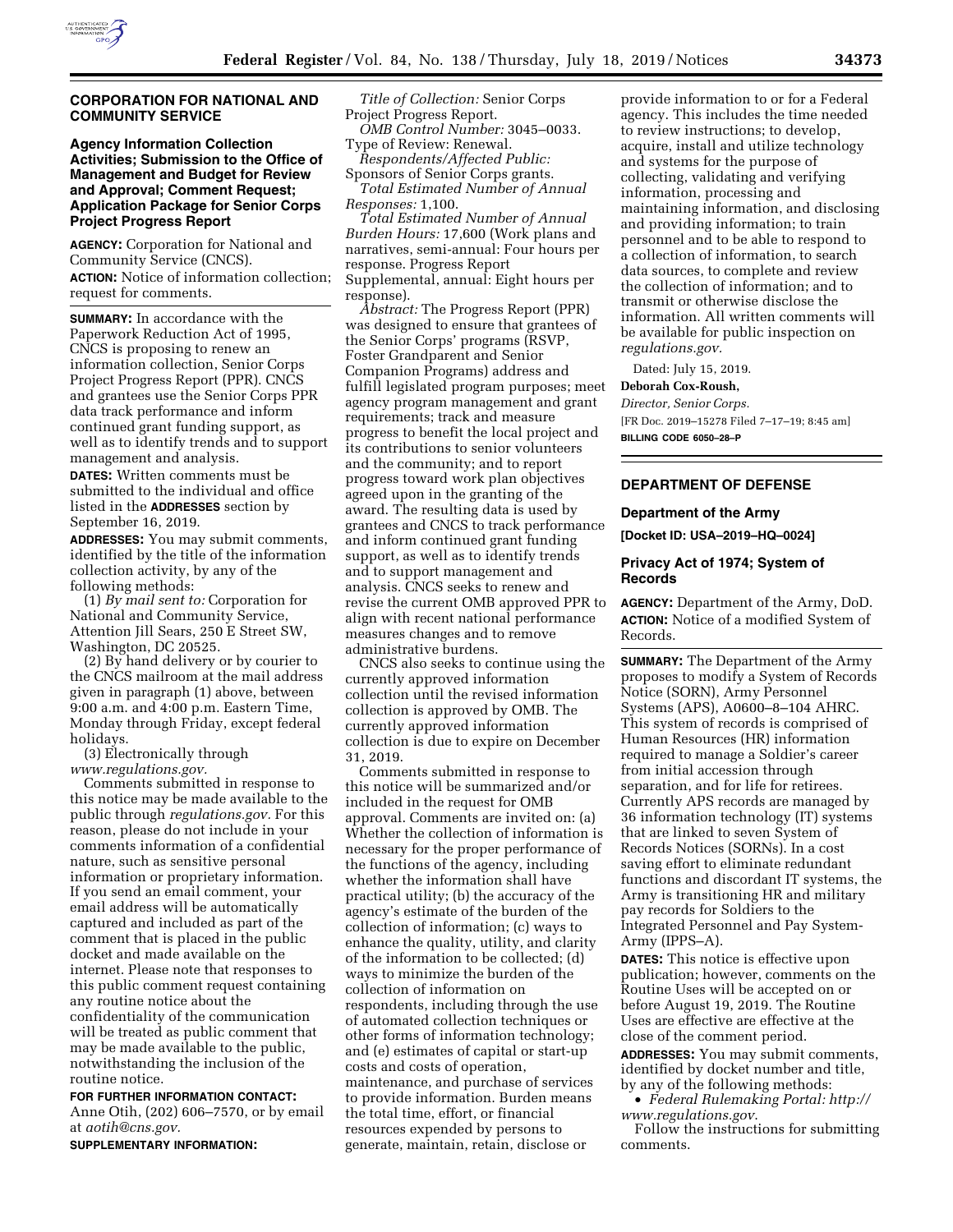• *Mail:* Department of Defense, Office of the Chief Management Officer, Directorate for Oversight and Compliance, 4800 Mark Center Drive, Mailbox #24, Alexandria, VA 22350– 1700.

*Instructions:* All submissions received must include the agency name and docket number for this **Federal Register**  document. The general policy for comments and other submissions from members of the public is to make these submissions available for public viewing on the internet at *[http://](http://www.regulations.gov) [www.regulations.gov](http://www.regulations.gov)* as they are received without change, including any personal identifiers or contact information.

**FOR FURTHER INFORMATION CONTACT:** Ms. Tracy Rogers, Department of the Army, U.S. Army Records Management and Declassification Agency, ATTENTION: Army Privacy and Civil Liberties Office, 9301 Chapek Road (Building 1458), Fort Belvoir, VA 22060–5605, or by calling 571–515–0248.

**SUPPLEMENTARY INFORMATION:** Currently the APS is a virtual network of disparate IT systems and electronic record sets that collectively document personnel actions over the course of a Soldier's military service. As the Army's new enterprise personnel and pay system, IPPS–A will organize, collect, and maintain fragmented HR records in a single IT system. These records are currently maintained in 44 IT systems of which 36 are linked to seven existing HR SORNs (including this notice). The IPPS–A will fully subsume the 36 systems and partially subsume records from eight additional HR and military pay systems. The system provides a single record of service for each Soldier. It will provide Combatant Commanders real-time accurate force strength and readiness, better tracking of personnel into and out of theaters of operations, and will enhance mission planning and support. IPPS–A is designed to fully integrate military personnel and pay capabilities for the Active Army, Army National Guard, and Army Reserves. When fully deployed, Soldiers will have access to view segments of their APS records via IPPS–A and initiate select personnel actions. In addition, IPPS–A will provide new functionality which will enable HR professionals to manage military pay actions for Soldiers. Through the initiative known as the Military Pay (MilPay) Transition, the scope of the APS will expand to include data from the Defense Finance and Accounting Services (DFAS) required to administer military pay actions. IPPS– A's ability to combine personnel and pay functions (*e.g.,* a promotion or call

to Active Duty) will address current inefficiencies caused by complex interfaces among outdated and disparate HR systems. As a result, IPPS–A will leave fewer opportunities for error and will become the authoritative and comprehensive source of Army personnel and pay functions. When fully implemented, IPPS–A will provide a secure, web-based integrated personnel and pay system to support the Army's peacetime and wartime readiness requirements for human resource management.

This notice merges six other existing Army HR SORNs: A0600–8 AHRC, Individual Ready, Standby, and Retired Reserve Personnel Information System; A0600–8–23 AHRC, Standard Installation/Division Personnel System; A0600–8a PEO EIS, Integrated Personnel and Pay System—Army Records; A0614–200 AHRC, Classification and Reclassification of Soldiers; A0680–31a AHRC, Officer Personnel Management Information System; A0680–31b AHRC Enlisted Personnel Management Information System. These SORNs were thoroughly reviewed and the information has been properly incorporated in this notice. The six notices identified for consolidation will be rescinded after this notice goes into effect. The DoD is publishing the notice in its entirety to comply with current standards and formatting requirements prescribed in OMB Circular A–108, ''Federal Agency Responsibilities for Review, Reporting, and Publication Under the Privacy Act.''

The Department of the Army's notices for system of records subject to the Privacy Act of 1974, as amended, have been published in the **Federal Register**  and are available from the address in the **FOR FURTHER INFORMATION CONTACT** section or from the Defense Privacy, Civil Liberties, and Transparency Division website at *[https://](https://dpcld.defense.gov/) [dpcld.defense.gov/](https://dpcld.defense.gov/)*.

The proposed systems reports, as required by the Privacy Act, as amended, were submitted on May 7, 2019, to the House Committee on Oversight and Government Reform, the Senate Committee on Homeland Security and Governmental Affairs, and the Office of Management and Budget (OMB) pursuant to OMB Circular No. A–108, ''Federal Agency Responsibilities for Review, Reporting, and Publication Under the Privacy Act,'' December 23, 2016 (December 23, 2016, 81 FR 94424).

Dated: July 12, 2019. **Aaron T. Siegel,**  *Alternate OSD Federal Register Liaison Officer, Department of Defense.* 

### **SYSTEM NAME AND NUMBER:**

Army Personnel Systems (APS), A0600–8–104 AHRC.

# **SECURITY CLASSIFICATION:**

Unclassified.

#### **SYSTEM LOCATION:**

*Primary location:* U.S. Army Human Resources Command, 1600 Spearhead Division Avenue, Fort Knox, KY 40122– 5500. Secondary locations: U.S. Army Reserve Command G–1, 4710 Knox Street, Fort Bragg, NC 28310–5010.

Army National Guard Readiness Center, 111 South George Mason Drive, Arlington, VA 22204–1382. General Officer Management Office, Office of the Chief of Staff, Army, 200 Pentagon, Washington, DC 20310–0200. Fort Hood Garrison, Directorate of Human Resources, 18010 Battalion Ave, Ft. Hood, TX 76544.

## **SYSTEM MANAGER(S):**

Director of Military Personnel Management, Army G1, U.S. Army Human Resources Command, 1600 Spearhead Division Avenue, AHRC– PDV, Fort Knox, KY 40122–5500. Project Manager, Integrated Personnel and Pay System-Army (IPPS–A), IPPS– A Product Management Office (PMO), U.S. Army Program Executive Office Enterprise Information Systems, James Polk Building, 2521 South Clark Street Arlington, VA 22202.

#### **AUTHORITY FOR MAINTENANCE OF THE SYSTEM:**

10 U.S.C. Subtitle A, General Military Law, Part II, Personnel (Chapters 31–41, 43, 45, 47–51, 53, 55–61, 63, 65, 67, 69, 71, 73, 75–77, 79, 80, 87–88) and Part III, Training and education (Chapters 101–107, 109–112); 10 U.S.C. 7013, Secretary of the Army; 10 U.S.C. Subtitle B, Army, Part II, Personnel (Chapters 711, 713, 715, 719, 721, 723, 725, 729, 733, 735, 737, 741, 743, 745, 749) and Part III, Training (Chapters 751, 753, 757); 10 U.S.C. Subtitle E, Reserve Components, Part II, Personnel Generally (Chapters 1201–1225), Part III, Promotion and Retention of Officers on the Reserve Active Status List, (Chapters 1401–1411), and Part IV, Training for Reserve Components and Educational Assistance Programs (Chapters 1601– 1611); 18 U.S.C. 3771, Crime victims' rights; 37 U.S.C., Pay and Allowances Of the Uniformed Services; Department of Defense Directive (DoDD) 1030.01, Victim and Witness Assistance; DoDD 1200.7, Screening the Ready Reserve;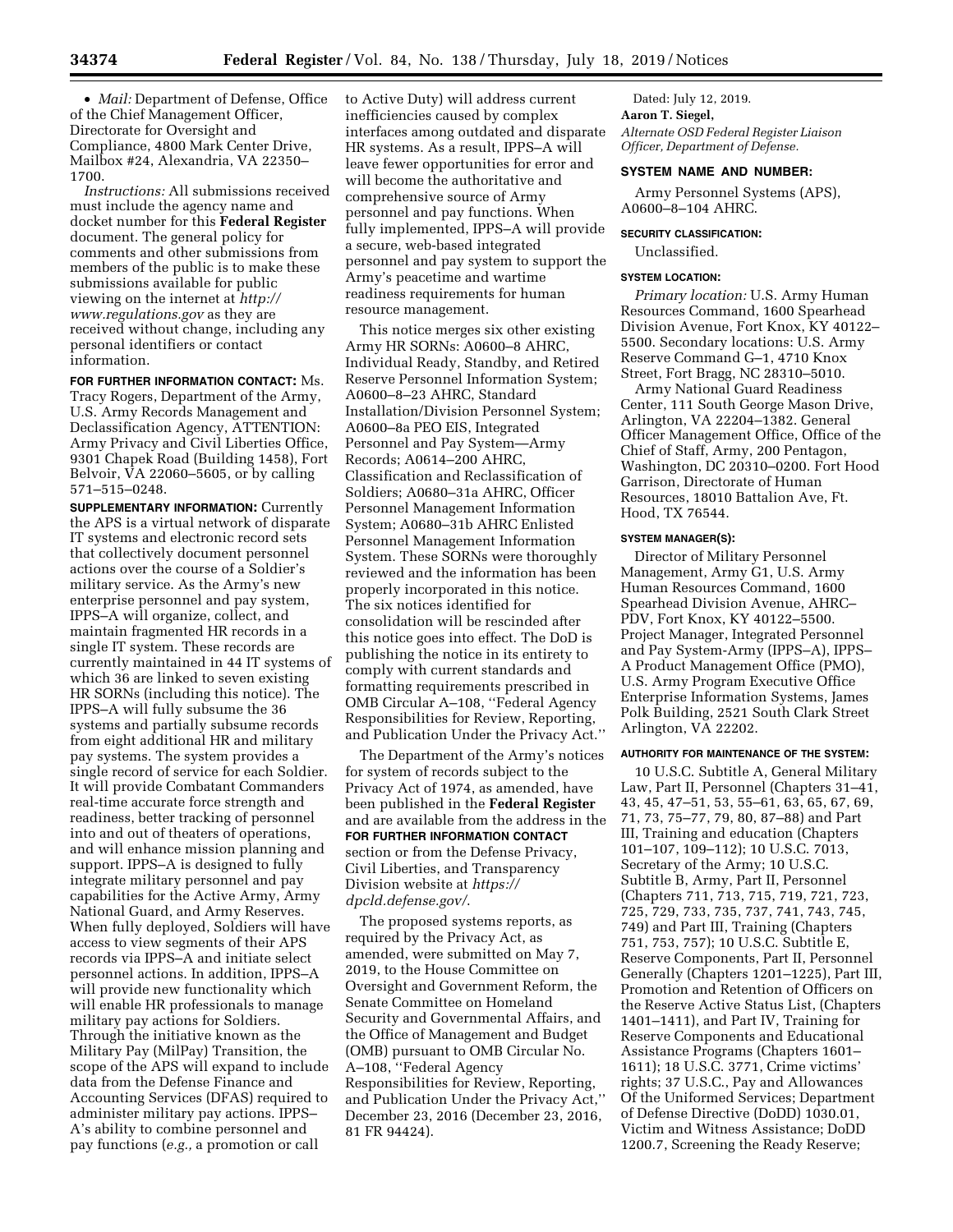DoDD 1300.22, Mortuary Affairs Policy; Department of Defense Instruction (DoDI) 1235.12, Accessing the Reserve Components (RC); DoDI 1300.15, Military Funeral Support; DoDI 1300.18, Department of Defense (DoD) Personnel Casualty Matters, Policies, and Procedures; DoDI 1300.19, DoD Joint Officer Management (JOM) Program; DoDI 1304.30, Enlisted Personnel Management Plan (EPMP) Procedures; DoDI 1310.01, Rank and Seniority of Commissioned Officers; DoDI 1320.04, Military Officer Actions Requiring Presidential, Secretary of Defense, Or Under Secretary of Defense for Personnel and Readiness Approval or Senate Confirmation; DoDI 1320.14, Commissioned Officer Promotion Program Procedures; DoDI 1332.18, Disability Evaluation System (DES); DoDI 1332.35, Transition Assistance Program (TAP) for Military Personnel; DoDI 1336.05, Automated Extract of Active Duty Military Personnel Records; DoDI 1336.08, Military Human Resource Records Life Cycle Management; DoD 1352.01, Management of Regular and Reserve Retired Military Members; DoD 7000.14–R, Department of Defense Financial Management Regulation (DoD FMR); DoDI 7730.54, Reserve Components Common Personnel Data System (RCCPDS); Army Regulation (AR) 37–104–4, Military Pay and Allowances Policy; AR 55–46, Travel Overseas; AR 55–355, Military Traffic Management Regulation; AR 135–133, Ready Reserve Screening, Qualification Records System, and Change of Address Reporting; AR 135–155, Promotion of Commissioned Officers and Warrant Officers Other Than General Officers; AR 140–1, Mission, Organization, and Training; AR–140–9, Entry on Active Duty or Active Duty for Training (ROTC Officers); AR 140-10, Assignments, Attachments, Details, and Transfers; AR 140–50, Officer Candidate School, Army Reserve; AR 140–111, U.S. Army Reserve Reenlistment Program; AR 140– 145, Individual Mobilization Augmentation Program; AR 600–8, Military Human Resources Management; AR 600–8–6, Personnel Accounting and Strength Reporting; AR 600–8–7, Retirement Services Program; AR 600–8–10; Leaves and Passes; AR 600–8–14, Identification Cards for Members of the Uniformed Services, their Family Members and Other Eligible Personnel; AR 600–8–19, Enlisted Promotions and Reductions; AR 600–8–22, Military Awards; AR 600–8–24, Officer Transfers and Discharges; AR 600–8–29, Officer Promotions; AR 600–37, Unfavorable Information; AR 600–43, Conscientious

Objection; AR 600–81, Soldier for Life— Transition Assistance Program; AR 600– 85, The Army Substance Abuse Program; AR 600–101, Personnel Processing (In-, Out-, Soldier Readiness, and Deployment Cycle); AR 600–8–104, Army Military Human Resource Records Management; AR 600–8–111, Wartime Replacement Operations; AR 601–10, Management and recall to Active Duty of retired Soldiers of the Army in Support of Mobilization and Peacetime Operations; AR 601–100, Appointment of Commissioned and Warrant Officers in the Regular Army; AR 601–210, Regular Army and Reserve Components Enlistment Program; AR 601–280, Army Retention Program; AR 608–18, The Family Advocacy Program; AR 608–75, Exceptional Family Member Program; AR 614–30, Overseas Service; AR 614– 100, Officer Assignment Policies, Details, and Transfers; AR 614–200, Enlisted Assignments and Utilization Management; AR 621–5, Army Continuing Education System; AR 623– 3, Evaluation Reporting System; AR 630–10, Absent Without Leave, Desertion, and Administration of Personnel Involved in Court Proceedings; AR 635–40, Disability Evaluation for Retention, Retirement, or Separation; AR 635–200, Active Duty Enlisted Separations; AR 638–2, Army Mortuary Affairs Program; AR 638–8, Army Casualty Program; AR 640–30, Official Army Photographs; AR 930–4, Army Emergency Relief; and Executive Order 9397 (SSN).

## **PURPOSE(S) OF THE SYSTEM:**

The APS provides human resources capabilities in support of peacetime and wartime readiness requirements for the Army. The records in APS are created and maintained to manage the Soldier's career, administer benefits, historically document military service, and to safeguard the Soldier's rights while in service of the nation. Army leaders and commanders rely on APS information to make recommendations and document decisions pertaining to advancements, job classification, retention, assignments, recognition, disciplinary actions, and other personnel actions. The Army Human Resources Command and Army personnel offices at all echelons of command use the information in this system of records to manage all aspects of an individual's Army career to include: Accession, retention, job classification, benefits, duty assignments, deployments, career progression, performance evaluations, military training, separation or retirement, and military awards and decorations. Further, with implementation of the Military Pay

Transition, APS will include management of Soldier's pay entitlements, allowances, and recording of indebtedness to the Federal government.

The Army will leverage the capabilities of the Integrated Personnel and Pay System-Army (IPPS–A) to perform most automated personnel functions. As the Army's enterprise information technology system for human resource management, IPPS–A will be the primary repository for APS data. IPPS–A provides a platform to streamline human resource business processes, assess manpower trends, administer readiness functions, and perform longitudinal statistical analyses necessary for force management. When fully implemented, IPPS–A will provide a secure, web-based integrated personnel and pay system to support the Army's peacetime and wartime readiness requirements.

### **CATEGORIES OF INDIVIDUALS COVERED BY THE SYSTEM:**

*All members of the United States Army to include:* Active Army, National Guard, Reserve, Military Technicians (Title 5 and Title 32), U.S. Military Academy Cadets, and Army Reserve Officers' Training Corps contracted cadets, Officer Candidates, and Enlisted basic trainees; all former members of the United States Army who were separated by discharge, retirement, death, or other termination of military status.

### **CATEGORIES OF RECORDS IN THE SYSTEM:**

*Personally identifying data to include:*  Full name and other names used; Social Security Number (SSN) or individual tax payer identification number (ITIN); DoD Identification (DoD ID) number; gender; date and place of birth; race and ethnic origin; height, weight, eye color; blood type; official and identification photographs; government issued passport number; driver's license number; and Army Knowledge Online (AKO) login;

*Other personal data to include:*  Marital status; citizenship and immigration status; religious preference; home and mobile telephone number; home and mailing address; state of permanent residence; personal email address; languages spoken; emergency contact information; and survivor beneficiary information (amounts of coverage; dates of beginning and ending eligibility);

*Dependent family member data to include:* Family members' full name and other names used; SSN or ITIN; DoD ID number; gender; date and place of birth; marital status; citizenship and immigration status; dependent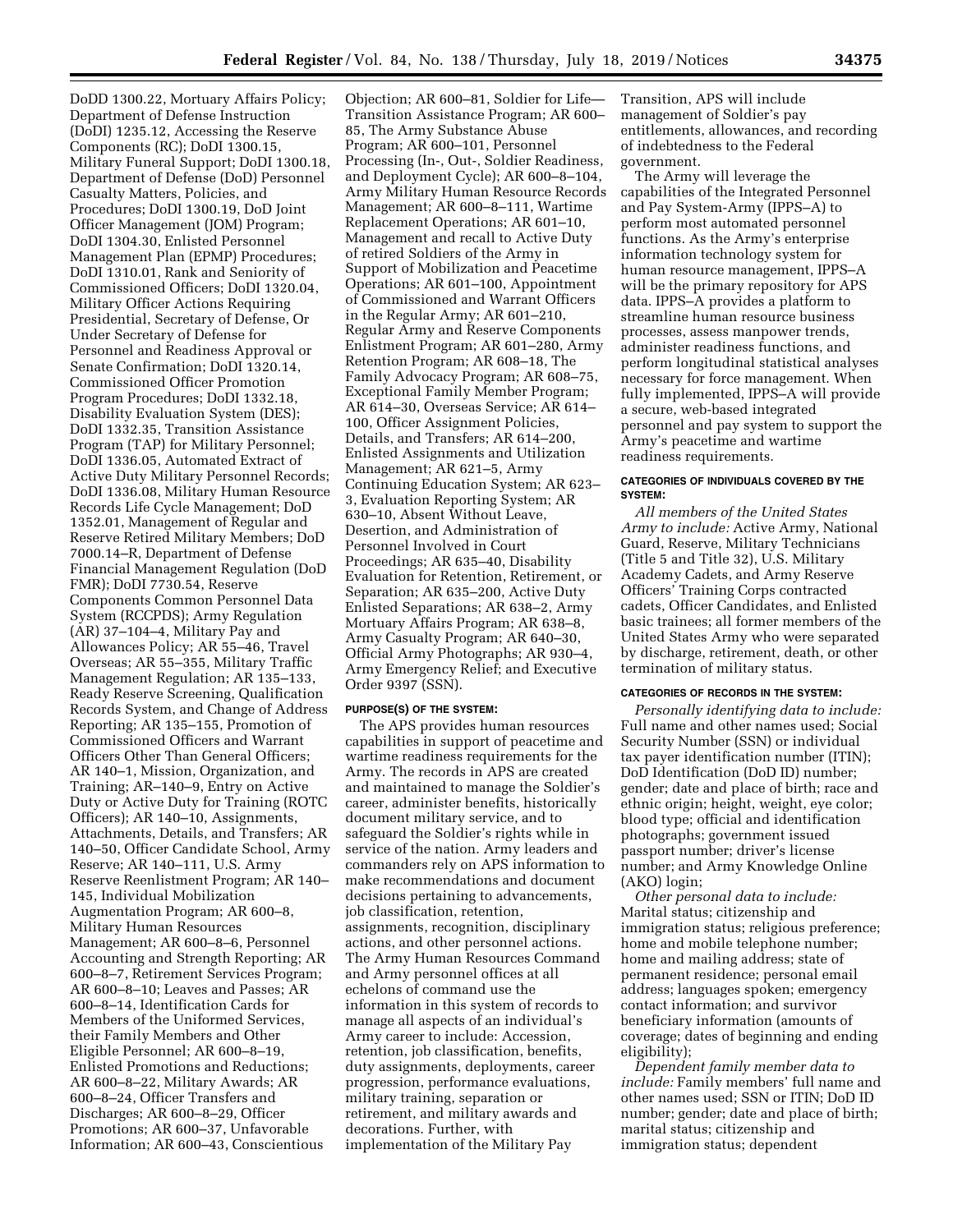eligibility and enrollment forms; government issued passport number; home, mobile and work telephone number; and home and work address. For spouses who are members of the uniformed services, military personnel data to include: Service, rank/grade; organization and unit of assignment; personnel category code; assignment preferences and duty status;

*Duty and employment data to include:* Pay grade and rank; military occupational specialty and skill qualification identifier; official duty title; security clearance level and investigation type; unit of assignment; duty phone number and address; military or civilian supervisor's name and contact information; official and AKO email addresses. Civil service occupational series, civilian pay plan, and grade for Military Technicians;

*Military personnel data to include:*  Performance reports; promotion selection data; officer commissioning and appointment documents; warrant officer appointments; enlisted accession and reenlistment documents; job classification documentation; aptitude test results; skill and special qualifications; military service computation dates; duty assignment history and projections; duty command of assignment; effective date of duty assignment; deployment information; expiration of term of service; retirement and separation documentation; field/ application for active duty; Guard and Reserve activations and retirement points; discharge and separation reviews; application for correction of military records; personnel and medical board determinations; background investigation data; moral and personnel waivers; special duty applications; enlistment bonus contracts; language/ foreign language qualifications; benefits eligibility and enrollments; awards and decorations; adverse actions and misconduct determinations; Uniform Code of Military Justice (UCMJ) actions summarizing court martial; conscientious objector reports; Absent Without Leave (AWOL) and deserter reports; and other related personnel orders and military service information.

*Education data to include:* Civilian education information pertaining to education level, transcripts, professional certifications, and licenses. Military education information pertaining to courses attended, attendance dates and completion status, and special recognitions;

*Medical readiness data to include:*  Casualty incident reports; physical health assessment data; physical profile qualification and limitations; physical fitness testing results; disability

determinations; substance abuse referrals; and behavioral health profiles.

*Pay and compensation data to include:* Earnings and allowances; special pay and bonuses; travel authorizations and vouchers; payroll deductions; allotments; garnishments; indebtedness and tax levy documentation; savings bond information; Thrift Savings Plan (TSP) enrollment; payroll computations, payroll balances and history; direct deposit information (financial institution name, routing number, account number); leave requests and balances; and substantiating documents that establish, support, reduce, or cancel entitlements.

#### **RECORD SOURCE CATEGORIES:**

The individual; supervisors and commanders; third parties when information furnished relates to the individual's military service; the individual's Official Military Personnel File, military medical records, and other official Army records. Personnel, pay, and benefit data is also received from records maintained by DoD and Uniformed Service agencies to include: The Defense Manpower Data Center, Defense Finance and Accounting Service, Defense Health Agency, and Defense POW/MIA Accounting Agency. Information may also be provided by education and financial institutions, law enforcement agencies, the American Red Cross, the Office of Personnel Management, Department of Veteran Affairs, Department of Homeland Security, Department of Treasury, and other Federal, state and local agencies.

#### **ROUTINE USES OF RECORDS MAINTAINED IN THE SYSTEM, INCLUDING CATEGORIES OF USERS AND PURPOSES OF SUCH USES:**

In addition to those disclosures generally permitted under 5 U.S.C. Section 552a(b) of the Privacy Act of 1974, as amended, the records contained in this system may specifically be disclosed outside the DoD as a routine use pursuant to 5 U.S.C. Section 552a(b)(3) as follows:

a. To the Office of the President of the United States of America for the purpose of exchanging required information relating to White House Fellows, regular Army promotions, aides, and related support functions staffed by Army members.

b. To officials and employees of the Office of the Sergeant at Arms of the United States House of Representatives for the purpose of the performance of their official duties related to the verification of the active duty military service of Members of Congress. Access is limited to those portions of the

member's record required to verify time in service.

c. To the Department of State for the purpose of documenting persona non grata status, attaché assignments, and related administration of personnel assigned and performing duty with the Department of State.

d. To the Bureau of Citizenship and Immigration Services, Department of Homeland Security, for the purposes of making alien admission and naturalization inquiries; and facilitating the verification of individuals who may be eligible for expedited naturalization (Pub. L. 108–136, Section 1701, and E.O. 13269, Expedited Naturalization).

e. To the Social Security Administration for the purpose of substantiating applicant's credit for social security compensation, to report earned wages by members for the Federal Insurance Contribution Act (FICA), accounting or tax audits, and death notices.

f. To the Department of Treasury for the purpose of providing information on check issues and electronic funds transfers.

g. To the Department of Treasury, Bureau of the Fiscal Service for the purpose of facilitating distribution of pay for personnel in trainee status using EZpay and to provide deployed personnel with the option to utilize EagleCash.

h. To the Internal Revenue Service for the purpose of reporting taxable earnings and taxes withheld, accounting, and tax audits, and to compute or resolve tax liability or tax levies.

i. To the National Finance Center, Office of Thrift Savings Plan (TSP), for the purpose of starting, changing, or stopping of contributions to the individual's TSP as well as how the individual wants the investments to be made in the various TSP Funds.

j. To State Agencies for the purpose of supporting State Veteran Affairs activities.

k. To the Social Security Administration, Office of Disability and Insurance Security Programs, for the purpose of expediting disability processing of wounded military service members and veterans.

l. To the Department of Labor for the purpose of determinining eligibility for unemployment compensation for former Service members who have applied for unemployment through state or territory government benefit offices.

m. To officials and employees of the Department of Health and Human Services for the purpose of the performance of their official duties related to eligibility, notification, and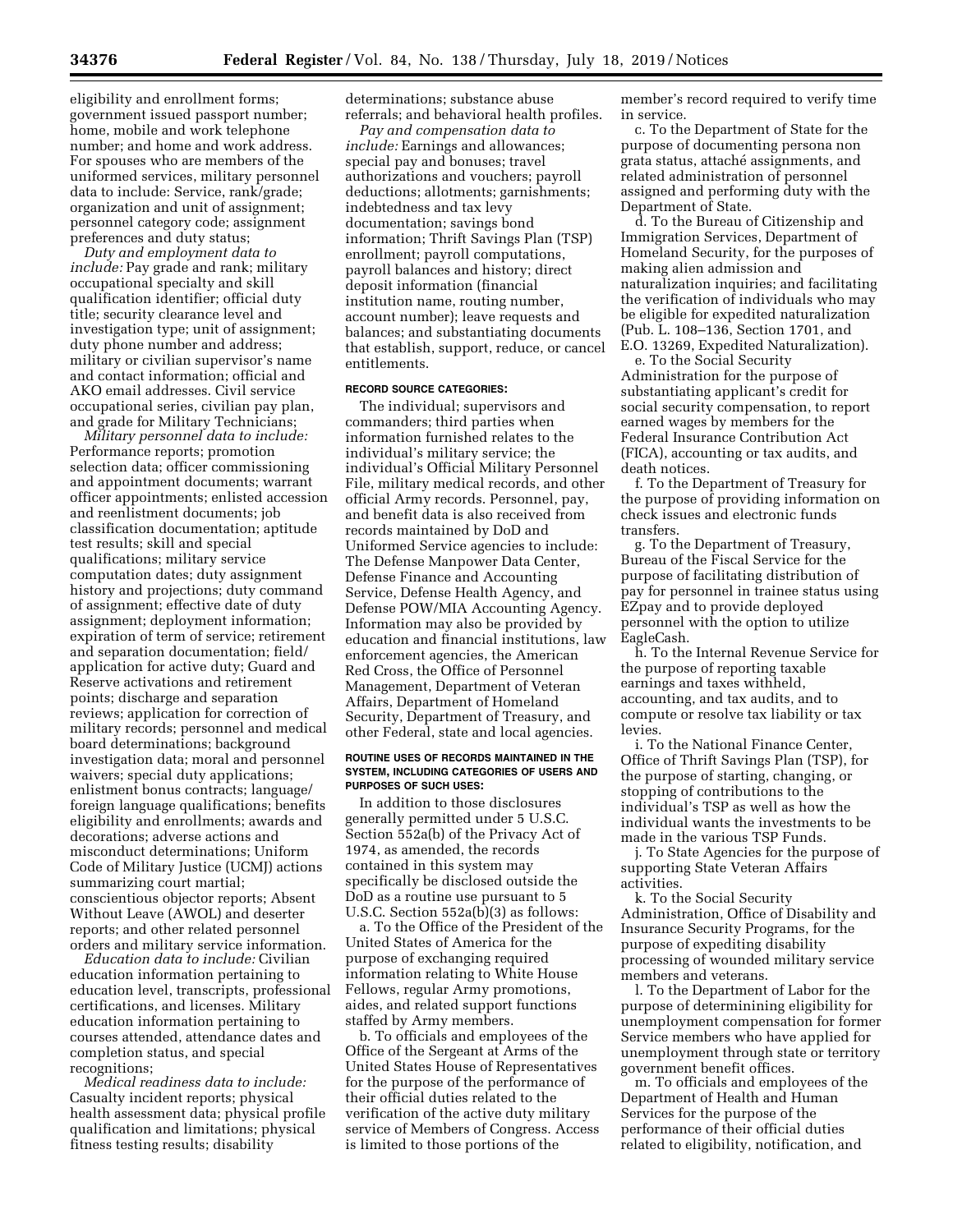assistance in obtaining benefits for which members, former members, or retirees may be eligible.

n. To the Selective Service System for the purpose of facilitating compliance of members and former members of the Armed Forces, both active and reserve, with the provisions of the Selective Service registration regulations (50 U.S.C. Chapter 49).

o. To the American Red Cross for the purpose of providing emergency notification and financial relief to members of the Armed Forces, retirees, family members or survivors.

p. To military relief societies (Army Emergency Relief, Navy-Marine Corps Relief Society, Air Force Aid Society, and Coast Guard Mutual Assistance, Inc.) for the purpose of providing financial assistance and other reliefrelated services to military personnel and their dependents.

q. To consumer reporting agencies for the purpose of disclosures pursuant to 5 U.S.C. 552a(b)(12) as defined in the Fair Credit Reporting Act (15 U.S.C. 1681a(f)) or the Federal Claims Collection Act of 1966 (31 U.S.C. 3701(a)(3)). The purpose of this disclosure is to aid in the collection of outstanding debts owed to the Federal government, typically to provide an incentive for debtors to repay delinquent Federal government debts by making these debts part of their credit records. Disclosure is limited to information necessary to establish the identity of the individual, including name, address, and taxpayer identification number (Social Security Number); the amount, status, and history of the claim; and the agency or program under which the claim arose for the sole purpose of allowing the consumer reporting agency to prepare a commercial credit report.

r. To federal and state licensing authorities and civilian certification boards, committees and/or ecclesiastical endorsing organizations for the purposes of professional credentialing (licensing and certification) of lawyers, chaplains, health professionals, and other certifications identified by the Department of Defense.

s. To Federal agencies, their contractors and grantees, and to private organizations, such as the National Academy of Sciences, for the purposes of conducting personnel and/or healthrelated research in the interest of the Federal government and the public. When not considered mandatory, the names and other identifying data will be eliminated from records used for such research studies.

t. To the widow or widower, dependent, or next-of-kin of deceased

members for the purpose of settling the affairs of the deceased member. The individuals will have to verify relationship by providing a birth certificate, marriage license, death certificate, or court document as requested/required to prove identity.

u. To contractors, grantees, experts, consultants, students, and others performing or working on a contract, service, grant, cooperative agreement, or other assignment for the federal government when necessary to accomplish an agency function related to this system of records.

v. To designated officers and employees of Federal, State, local, territorial or tribal, international, or foreign agencies maintaining civil, criminal, enforcement, or other pertinent information, such as current licenses, if necessary to obtain information relevant and necessary to a DoD Component decision concerning the hiring or retention of an employee, the issuance of a security clearance, the letting of a contract, or the issuance of a license, grant, or other benefit.

w. To designated officers and employees of Federal, State, local, territorial, tribal, international, or foreign agencies in connection with the hiring or retention of an employee, the conduct of a suitability or security investigation, the letting of a contract, or the issuance of a license, grant or other benefit by the requesting agency, to the extent that the information is relevant and necessary to the requesting agency's decision on the matter and the Department deems appropriate.

x. To contractors whose employees require suitability determinations, security clearances, and/or access to classified national security information, for the purpose of ensuring that the employer is appropriately informed about information that relates to and/or may impact a particular employee or employee applicant's suitability or eligibility to be granted a security clearance and/or access to classified national security information.

y. To a former DoD employee for the purpose of responding to an official inquiry by a Federal, State, local, territorial or tribal entity or professional licensing authority, in accordance with applicable DoD regulations; or for the purpose of facilitating communications with a former employee that may be necessary for personnel-related or other official purposes where the DoD requires information and/or consultation assistance from the former employee regarding a matter within that person's former area of responsibility.

z. To foreign or international law enforcement, security, or investigatory authorities to comply with requirements imposed by, or to claim rights conferred in, international agreements and arrangements, including those regulating the stationing and status in foreign countries of DoD military and civilian personnel.

aa. To State and local taxing authorities with which the Secretary of the Treasury has entered into agreements under 5 U.S.C. 5516, 5517, or 5520 and only to those state and local taxing authorities for which an employee or military member is or was subject to tax, regardless of whether tax is or was withheld. The information to be disclosed is information normally contained in Internal Revenue Service (IRS) Form W–2.

bb. To any person, organization or governmental entity (*e.g.,* local governments, first responders, American Red Cross, etc.), in order to notify them of or respond to a serious and imminent terrorist or homeland security threat or natural or manmade disaster as is necessary and relevant for the purpose of guarding against or responding to such threat or disaster.

cc. To such recipients and under such circumstances and procedures as are mandated by Federal statute or treaty.

dd. To the appropriate Federal, State, local, territorial, tribal, foreign, or international law enforcement authority or other appropriate entity where a record, either alone or in conjunction with other information, indicates a violation or potential violation of law, whether criminal, civil, or regulatory in nature.

ee. To any component of the Department of Justice for the purpose of representing the DoD, or its components, officers, employees, or members in pending or potential litigation to which the record is pertinent.

ff. In an appropriate proceeding before a court, grand jury, or administrative or adjudicative body or official, when the DoD or other Agency representing the DoD determines that the records are relevant and necessary to the proceeding; or in an appropriate proceeding before an administrative or adjudicative body when the adjudicator determines the records to be relevant to the proceeding.

gg. To the National Archives and Records Administration for the purpose of records management inspections conducted under the authority of 44 U.S.C. 2904 and 2906.

hh. To a Member of Congress or staff acting upon the Member's behalf when the Member or staff requests the information on behalf of, and at the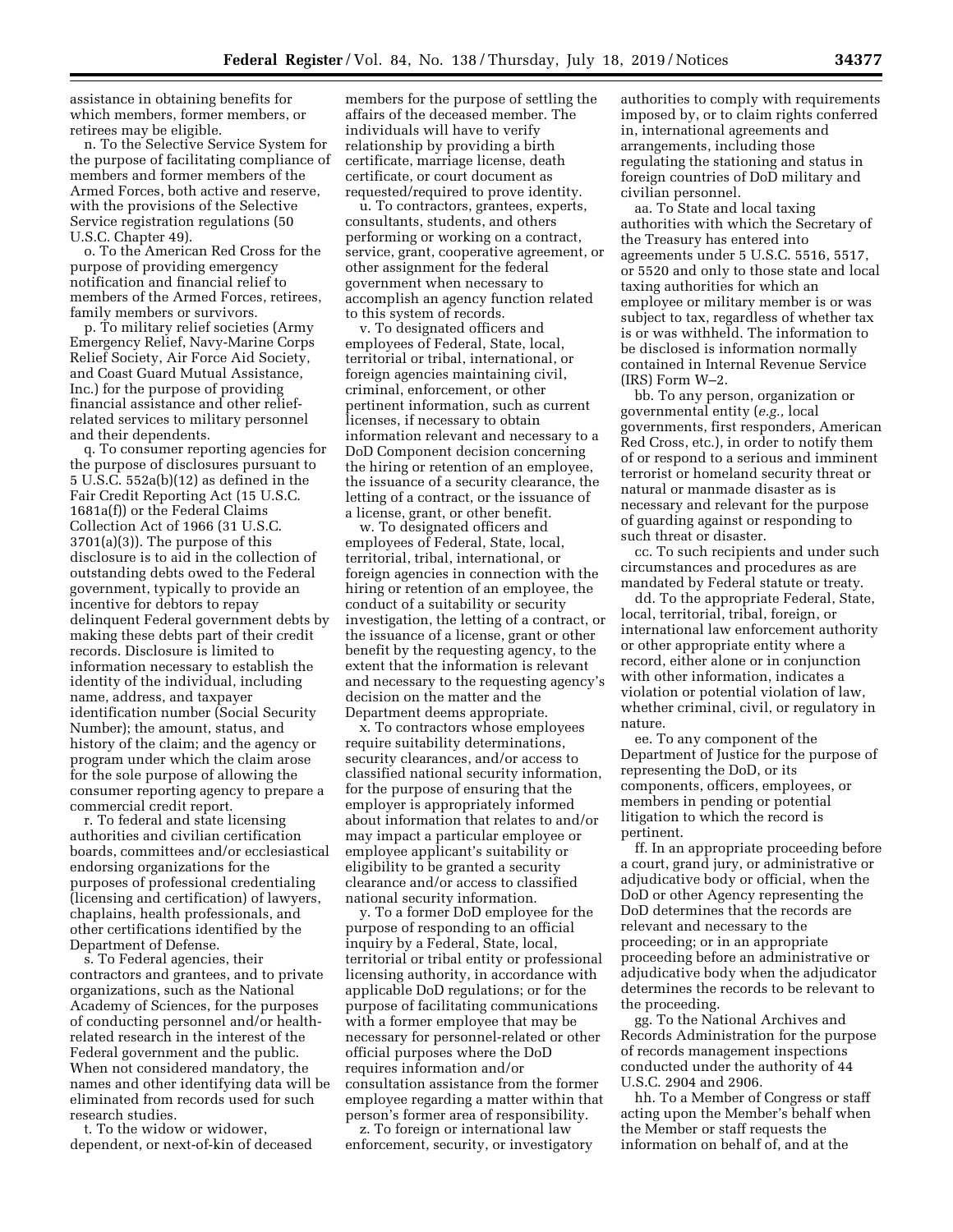request of, the individual who is the subject of the record.

ii. To appropriate agencies, entities, and persons when (1) the DoD suspects or has confirmed that there has been a breach of the system of records; (2) the DoD has determined that as a result of the suspected or confirmed breach there is a risk of harm to individuals, the DoD (including its information systems, programs, and operations), the Federal Government, or national security; and (3) the disclosure made to such agencies, entities, and persons is reasonably necessary to assist in connection with the DoD's efforts to respond to the suspected or confirmed breach or to prevent, minimize, or remedy such harm.

jj. To another Federal agency or Federal entity, when the DoD determines that information from this system of records is reasonably necessary to assist the recipient agency or entity in (1) responding to a suspected or confirmed breach or (2) preventing, minimizing, or remedying the risk of harm to individuals, the recipient agency or entity (including its information systems, programs and operations), the Federal Government, or national security, resulting from a suspected or confirmed breach.

### **POLICIES AND PRACTICES FOR STORAGE OF RECORDS:**

Records are maintained in paper and electronic storage media, in accordance with the safeguards as stated below.

### **POLICIES AND PRACTICES FOR RETRIEVAL OF RECORDS:**

Records are retrieved primarily by use of the individual's name, SSN, DoD ID number, and/or date of birth.

#### **POLICIES AND PRACTICES FOR RETENTION AND DISPOSAL OF RECORDS:**

All records in the APS are maintained in accordance with Army records maintenance and disposition schedules and the requirements of the National Archives and Records Administration. The retention periods for information in this system of records varies from temporary to permanent.

Personnel-type orders are maintained by the Army office of records for two years, then transferred to the Washington National Records Center and destroyed after 54 years.

Approved military award case files that are related to wartime and/or combat activities are treated as permanent and offered to the National Archives and Records Administration 20 years after the close of the conflict to which they relate.

Military pay records, due to the Military Pay Transition, the disposition

is pending until the National Archives and Records Administration has approved the retention and disposition schedule, treat as permanent. Individuals with pay dates prior to 1 January 2019 should refer to Defense Finance and Accounting Service system of records notices T7340, Defense Joint Military Pay System-Active Component and T7344, Defense Joint Military Pay System-Reserve Component.

Certain items not considered rights and interests records are maintained in the current filing area until no longer needed, but no longer than six years. Upon expiration, documents are purged and destroyed.

Certain items that evidences benefits or significant personnel actions are filed in the individual's Official Military Personnel Record for permanent retention (see Army system of records notice A0600–8–104b AHRC, Official Military Personnel Record).

Records are disposed of according to the provisions of 44 U.S.C., Chapter 33, Disposal of Records and DoD Manual 5200.01, Volume 4, DoD Information Security Program: Controlled Unclassified Information (CUI).

#### **ADMINISTRATIVE, TECHNICAL, AND PHYSICAL SAFEGUARDS:**

Paper and electronic records are protected in accordance with policies in DoD Manual 5200.01, Volume 4, DoD Information Security Program: Controlled Unclassified Information (CUI). Electronic records are also protected in accordance with policies in DoDI 8510.01, DoD Risk Management Framework (RMF) for DoD Information Technology (IT). Records are stored in secured buildings, physical access requires identification and is limited to individuals having an official requirement for entry. System data are encrypted, and access to data and data storage is controlled and limited to authorized personnel who are properly trained, screened, and cleared for needto-know, and access is further restricted by requiring use of a Common Access Card and PIN and/or strong passwords that are changed periodically according to DoD and Army security policies.

In-depth physical, technical, and administrative controls have been established to safeguard electronic data. Users are required to successfully undergo and complete a National Agency Check with Inquiries along with a credit check. Role-based access to the system is managed by the HRC access control procedures and policies. All aspects of privacy, security, configuration, operations, data retention, and disposal are documented

to ensure privacy and security are consistently enforced and maintained.

### **RECORDS ACCESS PROCEDURES:**

Individuals seeking access to records about them contained in this system should contact their supporting military personnel division or address written inquiries to the commander of the organization to which the service member is assigned as follows:

For information on active duty, retired and non-unit reserve personnel contact the U.S. Army Human Resources Command, Attn: AHRC– PDR–H, 1600 Spearhead Division Avenue, Fort Knox, KY 40122–5500.

For information on reserve personnel assigned to Troop Program Units contact U.S. Army Reserve Command G–1, 4710 Knox Street, Fort Bragg, NC 28310– 5010.

For information on Army National Guard personnel contact the National Guard Bureau, Army National Guard Readiness Center, 111 South George Mason Drive, Arlington, VA 22204– 1382.

For information on General Officers contact the General Officer Management Office, Office of the Chief of Staff, Army, 200 Pentagon, Washington, DC 20310–0200.

For information on discharged and deceased personnel contact the National Personnel Records Center, 1 Archives Drive, St. Louis, MO 63138–1002.

Individuals should provide the full name, SSN, DoD ID number or service identification number if applicable, current address, telephone number, and signature.

In addition, the requester must provide a notarized statement or an unsworn declaration made in accordance with 28 U.S.C. 1746, in the following format:

If executed within the United States, its territories, possessions, or commonwealths: ''I declare (or certify, verify, or state) under penalty of perjury that the foregoing is true and correct. Executed on (date). (Signature).''

If executed outside the United States: ''I declare (or certify, verify, or state) under penalty of perjury under the laws of the United States of America that the foregoing is true and correct. Executed on (date). (Signature).''

### **CONTESTING RECORD PROCEDURES:**

The Army's rules for accessing records, contesting contents, and appealing initial agency determinations are contained in 32 CFR part 310 or may be obtained from the system manager.

#### **NOTIFICATION PROCEDURES:**

Individuals seeking access to records about them contained in this system